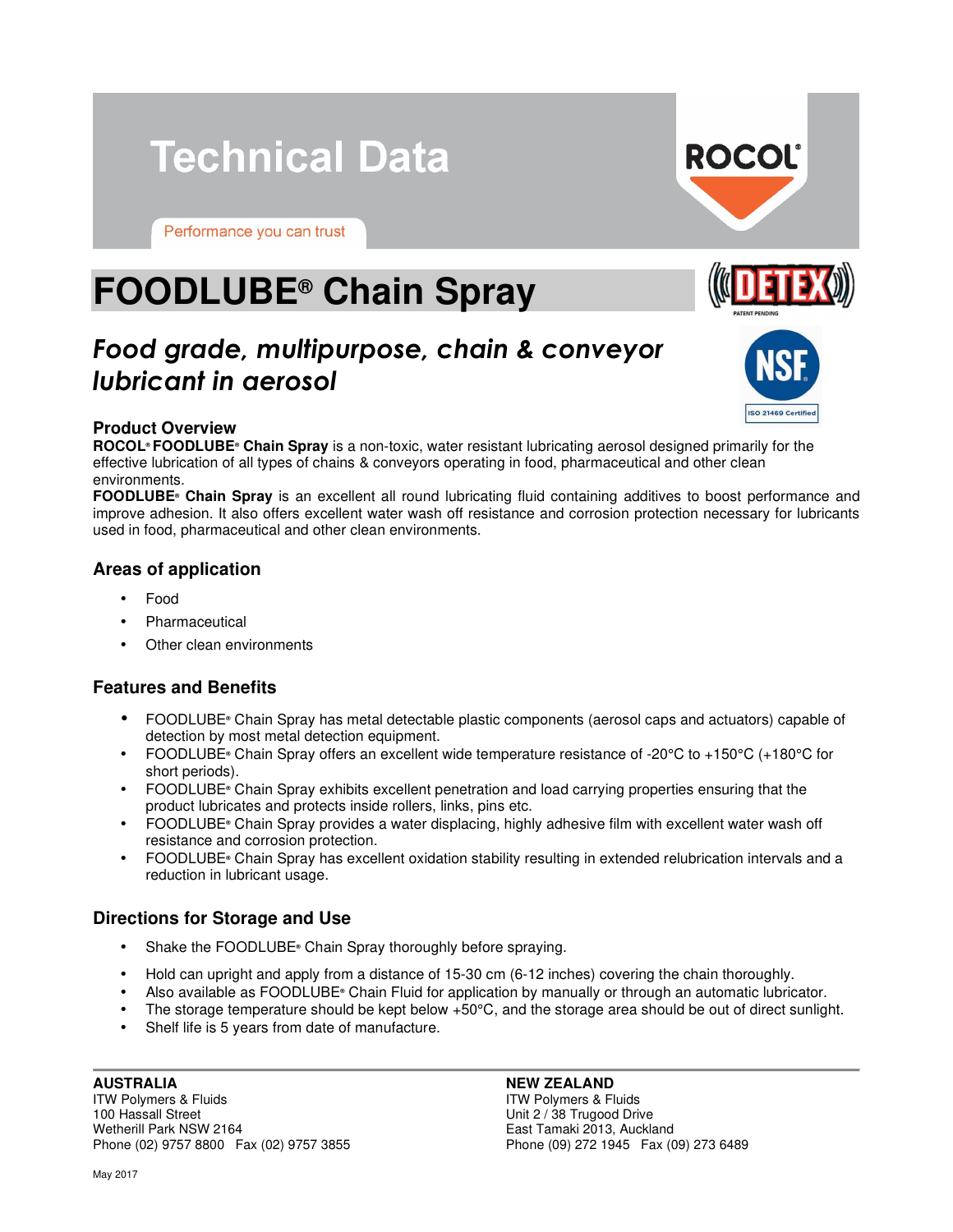## **Specifications**

- **•** FOODLUBE<sup>®</sup> Chain Spray does not contain: mineral hydrocarbons, animal derived materials, nut oils or genetically modified ingredients.
- FOODLUBE<sup>®</sup> Chain Spray is manufactured from only FDA listed ingredients:

o FDA Group 21 CFR 178.3570

• FOODLUBE**®** Chain Spray is NSF registered:

o NSF H1 registered – 122878

- MPI Approved C15 (All animal products except dairy)
- AsureQuality Approved
- ISO 21469 certified

### **Technical data**

Food grade, multipurpose, penetrating lubricant, PTFE fortified

| <b>Property</b>                                  | <b>Test Method</b>            | <b>Result</b>                             |
|--------------------------------------------------|-------------------------------|-------------------------------------------|
| Appearance                                       | <b>Visual</b>                 | Pale yellow, almost<br>colourless, liquid |
| <b>Base Type</b>                                 | N/A                           | Polyalphaolefin                           |
| <b>Propellant</b>                                | N/A                           | Hydrocarbon                               |
| <b>Additives</b>                                 | N/A                           | <b>Tackifiers</b>                         |
| Base Fluid Viscosity at 40°C                     | <b>IP71 - ASTM D445</b>       | <b>150cSt</b>                             |
| <b>Temperature Range</b><br><b>Continuous</b>    | N/A                           | -20 $^{\circ}$ C to +150 $^{\circ}$ C     |
| <b>Temperature Range</b><br><b>Short Periods</b> | N/A                           | Up to 180°C                               |
| 4-Ball Weld Load                                 | <b>IP239 - ASTM D2596</b>     | 180kg                                     |
| <b>Metal Detection:</b>                          |                               |                                           |
| <b>Aerosol Cap</b>                               | <b>Equivalent sphere size</b> | $>3.0$ mm                                 |
| <b>Actuator</b>                                  | <b>Equivalent sphere size</b> | $>3.0$ mm                                 |

Values quoted above are typical and do not constitute a specification.

#### **NEW ZEALAND**

ITW Polymers & Fluids Unit 2 / 38 Trugood Drive East Tamaki 2013, Auckland Phone (09) 272 1945 Fax (09) 273 6489